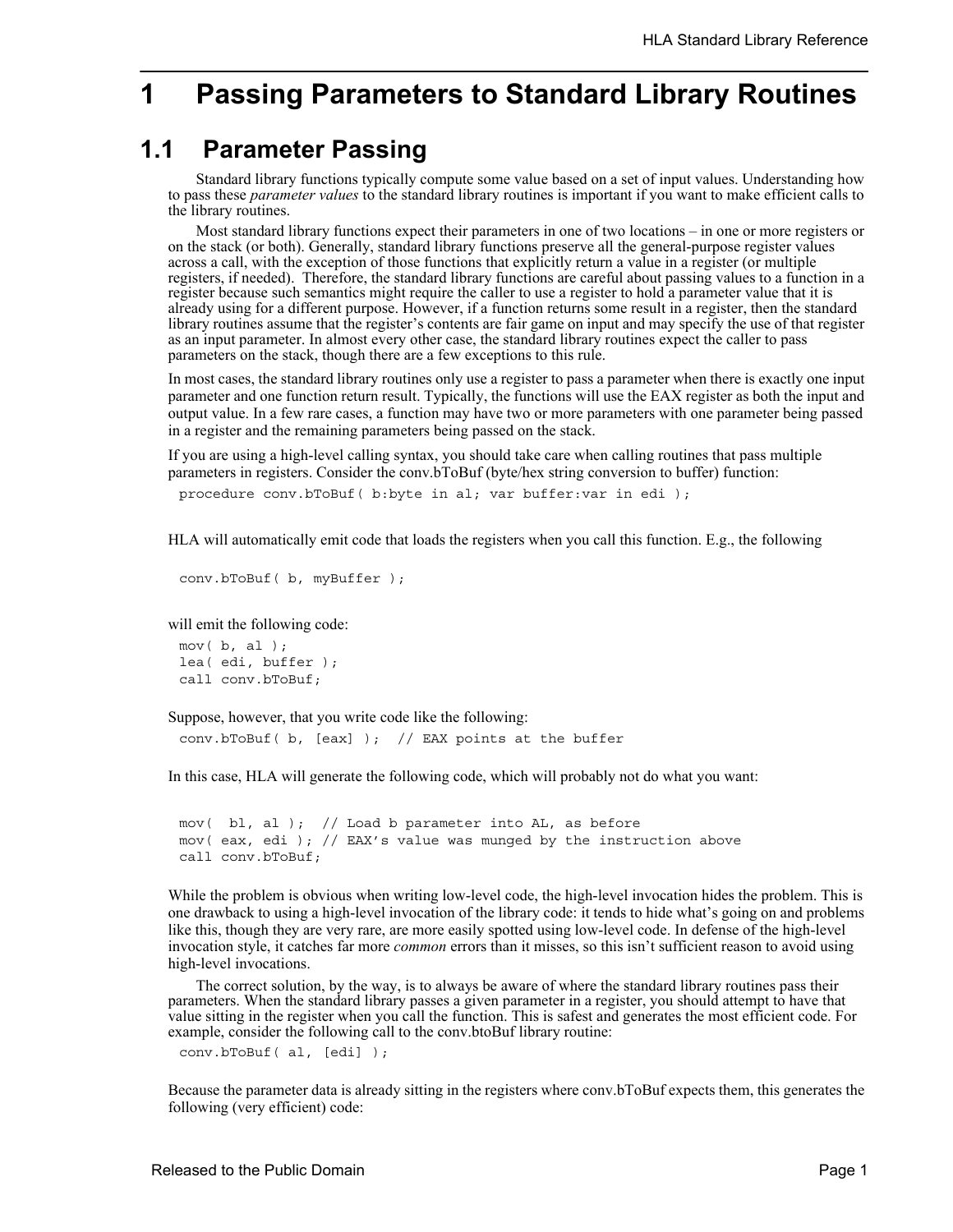call bToBuf;

# **1.2 Passing Parameters by Reference and by Value**

The standard library routines generally employ one of two different parameter passing mechanisms – pass by value and pass by reference. Pass by value, as its name implies, passes the value of a parameter to a function. For small objects (say, less than 16 bytes or so), pass by value is very efficient. For large objects (e.g., arrays or records larger than 16 bytes or so) the caller must make a copy of the data when passing it to a subroutine, this data copy operation can be very slow if the data object is large. Therefore, the standard library does not use pass by value when passing arrays, records, or other large data structures to a library routine.

Note that the decision to use pass by reference or pass by value is entirely up to the routine's designer. If you're calling a standard library routine you must use the same parameter passing mechanism the designer used when writing the function. The function's documentation will tell you whether a parameter is passed by reference or by value (or you can read the HLA prototype for a function which will also tell you the parameter passing mechanism).

Pass by reference parameters pass the 32-bit *address* of the actual parameter to their corresponding function. Because an address is always 32 bits, regardless of the actual parameter data size, passing a large parameter by reference can be far more efficient than passing that same parameter by value. Another benefit (or drawback, in certain cases) to using pass by reference parameters is that the function can modify the value of the actual parameter object because it has the memory address of that object. For more details on the semantics of pass by reference versus pass by value, check out the chapter on procedures and functions in *The Art of Assembly Language*.

When passing a parameter by reference to a function, you must first compute the address of that object and pass the address to the function. For example, consider the following function prototype:

procedure someFunction( var refParm:byte );

(for those unfamiliar with HLA syntax, the "var" prefix tells HLA that refParm is a pass by reference parameter.) To call someFunction, you must push the address of the actual parameter onto the stack. If the parameter is a static object (e.g., an HLA STATIC, READONLY, or STORAGE variable), then you can compute the address using the HLA "&" (address-of operator), thusly:

```
pushd( &actualByteParameter );
call someFunction;
```
If the actual parameter is an automatic variable, or you reference it using some complex addressing mode (other than displacement-only), then you'd use code like the following to pass actualByteParameter to someFunction:

lea( eax, actualByteParameter ); push( eax ); call someFunction;

Note that this scheme, unfortunately, makes use of a general-purpose 32-bit register.

Of course, you can use the HLA high-level function invocation syntax to automatically generate the calling sequence for you:

someFunction( actualByteParameter );

HLA is smart enough to determine the storage class of the actualByteParameter object and generate appropriate code to pass that parameter's address on the stack. Note that, unlike the example given earlier, HLA does not wipe out the value in the EAX register if it needs to compute the parameter's address with an LEA instruction; HLA will always preserve all register values unless you explicitly state that you're passing the parameter in a 32 bit register. For simple local variables or other variables allocated on the stack (e.g., parameters passed into the current function), HLA will actually generate code like the following:

push( ebp ); // Assumes EBP points at the current stack frame add( @offset( actualByteParameter ), (type dword [esp]));

This pushes the address of a local variable or parameter onto the stack without affecting any general-purpose register values (other than ESP, which we expect).

Note that registers do not have addresses. Therefore, you cannot pass a register by reference to a function; i.e., the following is always illegal:

someFunction( edi );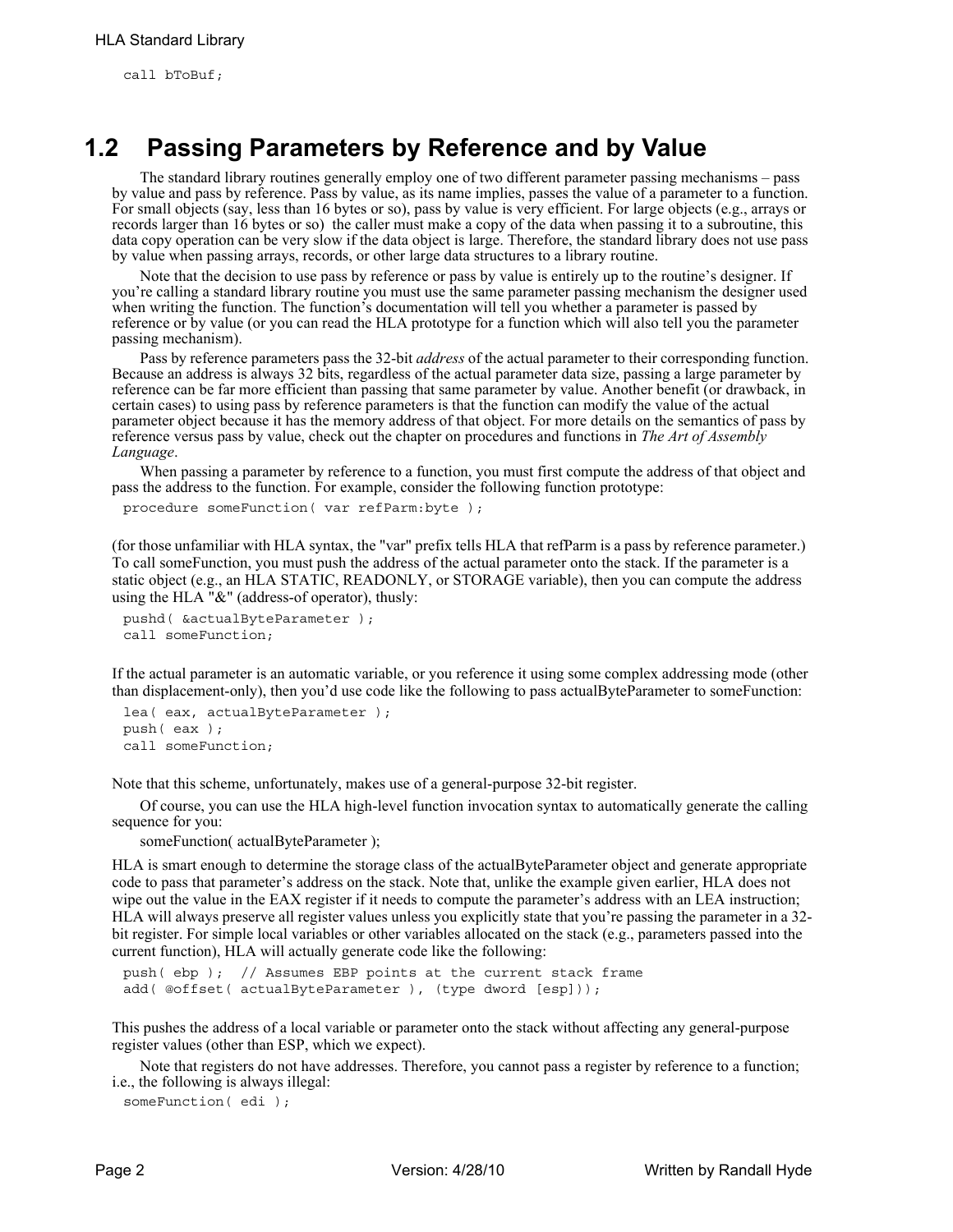Of course, what most programmer's mean when they attempt something like this is that EDI contains the address of the variable to pass to the function. However, HLA assumes that you're trying to take the address of EDI, which is always illegal. The quick and dirty way to handle this issue is to explicitly tell HLA that EDI is a pointer to the data using an invocation like this:

```
someFunction( [edi] );
```
This approach works great when the 32-bit address appears in a register. In the more general case, the 32- bit value could appear in any 32-bit object (e.g., in a pointer variable). You can use HLA's VAL prefix to explicitly tell HLA to treat a 32-bit value as an address to be passed as a reference parameter, e.g.,

```
someFunction( val edi );
someFunction( val dwordVar );
```
HLA is actually smart enough to recognize certain special cases where you're trying to pass the contents of a pointer variable as a reference parameter. Consider the following HLA code fragment:

```
static
 ptrVar :pointer to byte := &someStaticByteVar;
     .
     .
     .
  someFunction( ptrVar );
```
HLA realizes that ptrVar is a pointer to a byte object and will automatically push ptrVar's value onto the stack rather than generating an error. No explicit *VAL* will be necessary. Note that the base type of the pointer variable must match the reference parameter's type for this call to be successful.

HLA supports a special "untyped pass by reference parameter" syntax. The following example demonstrates this:

```
procedure untypedRefParm( var anyMemoryType: var );
```
Note that the parameter does not have an explicit type. The keyword "var" tells the compiler that the parameter is an untyped reference parameter and any memory variable can be passed to this function.

If you pass a variable name as an actual parameter for an untyped reference parameter, HLA will always take the address of that object, regardless of it's type. If you want to pass the value of a pointer variable, rather than the address of that pointer variable, then you must explicitly supply the *VAL* prefix, e.g., untypedRefParm( val ptrVal );

HLA string objects are hybrid pointer/value objects. An HLA string variable is a dword object that contains a pointer to the actual string data. Consider, though, the following HLA procedure declaration: procedure someStrFunction( s:string );

This function has a single pass-by-value parameter. It might seem confusing that this is a pass-by-value object as it passes the address of the actual character data that makes up the string to the function. However, keep in mind that a string object is a pointer and what you're really passing by value is the value of that pointer variable. If you were to pass a string object by reference, what you would be passing is the address of the string variable (that is, the address of the address of the actual character data). For this reason, if a 32-bit register contains the value of a string variable (that is, the register contains the address of the actual character data), then the following call to someStrFunction is perfectly legitimate:

```
someStrFunction(eax);
```
## **1.3 Passing Byte Parameters on the Stack**

For efficiency reasons, standard library routines always pass all parameters as a multiple of four bytes. When passing a byte-sized parameter on the stack by value, the actual parameter value consumes the L.O. byte of the double word passed on the stack. The function ignores the H.O. three bytes of the value passed for this parameter, though by convention (to make debugging a little easier) you should try to pass zeros in the H.O. three bytes if it is not inconvenient to do so.

When passing a byte-sized constant, you should simply push the dword containing the 8-bit value, e.g,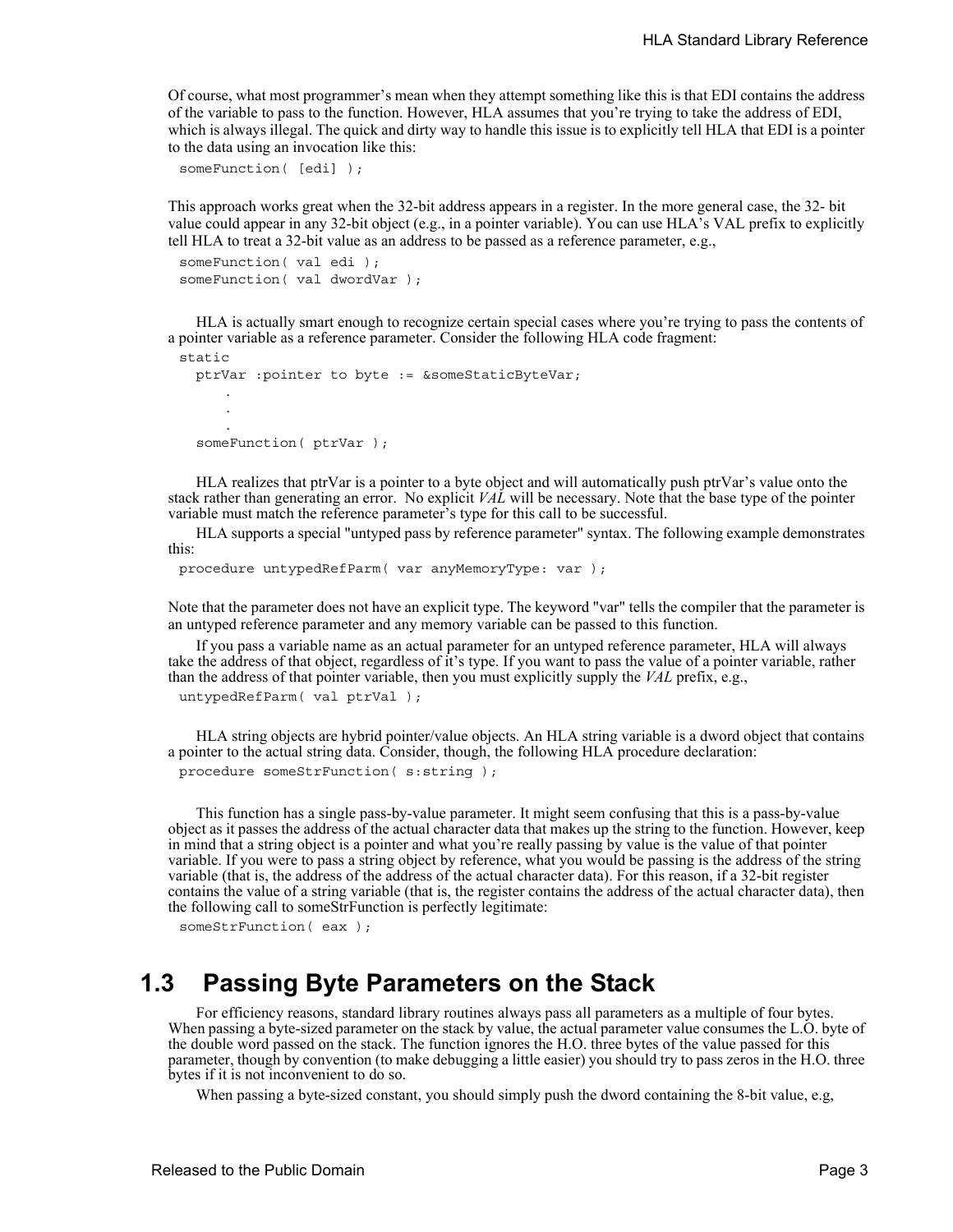```
pushd( 5 );
call someLibraryRoutine;
```
When passing the 8-bit value of the 8-bit registers AL, BL, CL or DL onto the stack, you should simply push the 32-bit register that holds the 8-bit register, e.g.,

```
push( eax ); // Pushes AL onto the stack
call someLibraryRoutine;
push( ebx ); // Pushes BL onto the stack
call someOtherLibraryRoutine;
```
Note that this trick does not apply to the AH, BH, CH, or DH registers. The best code to use when you need to push these registers is to drop the stack down by four bytes and then move the desired register into the memory location you've just created on the stack, e.g.,

```
sub(4, esp);mov( AH, [esp] ); // Pushes AH onto the stack
call someLibraryRoutine;
sub( 4, esp );
mov( BH, [esp] ); // Pushes BH onto the stack
call anotherLibraryRoutine;
```
Here's another way you can accomplish this (a little slower, but leaves zeros in the H.O. three bytes):

```
pushd( 0 );
mov( CH, [esp] ); // Pushes CH onto the stack
call someLibraryRoutine;
```
When passing a byte-sized variable, you should try to push the variable's value and the following three bytes, using code like the following (HLA syntax):

```
pushd( (type dword eightBitVar ));
call someLibraryroutine;
```
There is one drawback to the approach above. In three very rare cases the code above could cause a segmentation fault. If the 8-bit variable is located on the last three bytes of a page in memory (4,096 bytes) and the next memory page is not readable, the system will generate a fault if you attempt to push all four bytes. In such a case, the next best solution, if a register is available, is to move the 8-bit value into AL, BL, CL, or DL and push the corresponding 32-bit register. If no registers are available, then you can write code like the following:

```
push( eax );
push( eax );
mov( byteVar, al );
mov( al, [esp+4] );
pop( eax );
call someLibraryRoutine;
```
This code is ugly and slightly inefficient, but it will always work (assuming, of course, you don't get a stack overflow).

The HLA compiler will generate code similar to this last example if you pass a byte variable as the actual parameter to a library function expecting an 8-bit value parameter:

```
someLibraryRoutine( byteVar );
```
Therefore, if efficiency is a concern to you, you should try to load the byte variable (byteVar in this example) into AL, BL, CL, or DL prior to calling someLibraryRoutine, e.g.,

```
mov( boolVar, al );
someLibraryRoutine( al );
```
Another solution, if you want to use an HLA high-level-like calling sequence, is to use a hybrid calling sequence and explicitly specify the instruction(s) to use to pass a byte-sized parameter on the stack. For example,

```
someLibraryRoutine( #{ push( (type dword boolVar) ); }# );
```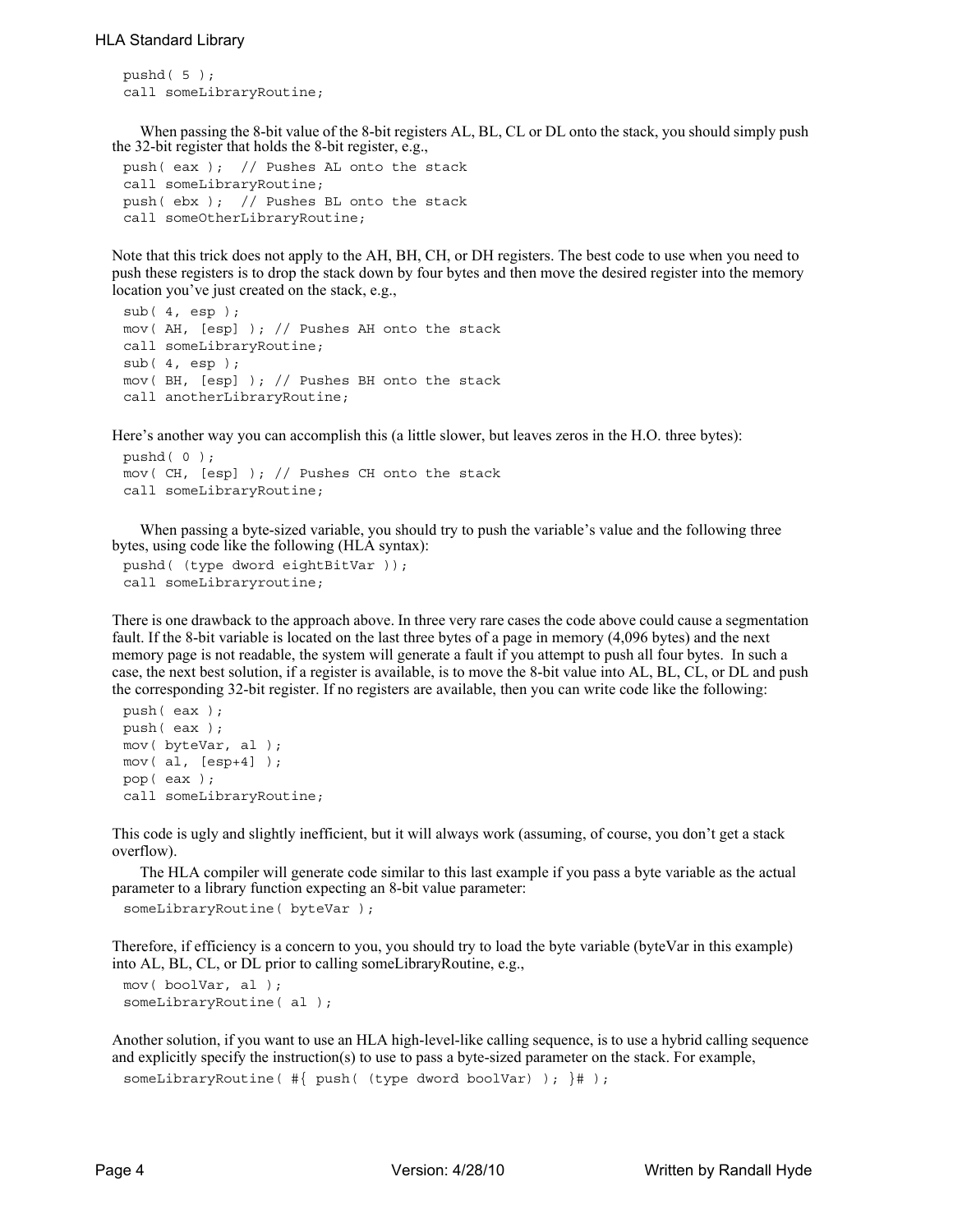Unfortunately, you lose the benefit of type checking and other semantic checks the compiler would normally do for you when using this hyrbrid syntax. Nevertheless, this scheme does have the advantage of encapsulating the parameter pushing code into a single sequence, so that it's obvious which instruction(s) go with the particular parameter. This is not the case when you manually push the parameters onto the stack as in the earlier examples.

### **1.4 Passing Word Parameters on the Stack**

For efficiency reasons, standard library routines always pass all parameters as a multiple of four bytes. When passing a word-sized parameter on the stack by value, the actual parameter value consumes the L.O. two bytes of the double word passed on the stack. The function ignores the H.O. word of the value passed for this parameter, though by convention (to make debugging a little easier) you should try to pass zeros in the H.O. word if it is not inconvenient to do so.

When passing a word-sized constant, you should simply push the double word containing the 16-bit value, e.g,

```
pushd( 5 );
call someLibraryRoutine;
```
When passing the 16-bit value of a 16-bit register (AX, BX, CX, DX, SI, DI, BP, or SP) onto the stack, you should simply push the 32-bit register that holds the 16-bit register, e.g.,

```
push( eax ); // Pushes AX onto the stack
call someLibraryRoutine;
push( ebx ); // Pushes BX onto the stack
call someOtherLibraryRoutine;
```
When passing a word-sized variable, you should try to push the variable's value and the following two bytes, using code like the following (HLA syntax):

```
pushd( (type dword sixteenBitVar ));
call someLibraryroutine;
```
There is one drawback to the approach above. In three very rare cases the code above could cause a segmentation fault. If the 16-bit variable is located on the last three bytes of a page in memory (4,096 bytes) and the next memory page is not readable, the system will generate a fault if you attempt to push all four bytes. In such a case, the next best solution, is to use two consecutive pushes:

```
pushw( 0 );// H.O. word is zeros
push( sixteenBitVar );
call someLibraryRoutine;
```
The HLA compiler will generate code similar to this last example if you pass a word variable as the actual parameter to a library function expecting a 16-bit value parameter:

```
someLibraryRoutine( wordVar );
```
## **1.5 Passing DWord Parameters on the Stack**

Because 32-bit dword objects are the native x86 data type, there are only a few issues with passing 32-bit parameters on the stack to a standard library routine.

First of all, and this applies to all stack operations not just 32-bit pushes and pops, you should always keep the stack 32-bit aligned. That is, the value in ESP should always contain a value that is a multiple of four (i.e., the L.O. two bits of ESP must always contain zeros). If this is not the case, many standard library routines will fail.

When passing a 32-bit value onto the stack, just about any mechanism you can use to push that value is perfectly valid. You can efficiently push constants, registers, and memory locations using a single push instruction, e.g.,

```
pushd( 12345 ); // Passing a 32-bit constant
push( mem32 ); // Passing a dword variable
push( eax ); // Passing a 32-bit register
call someLibraryRoutine;
```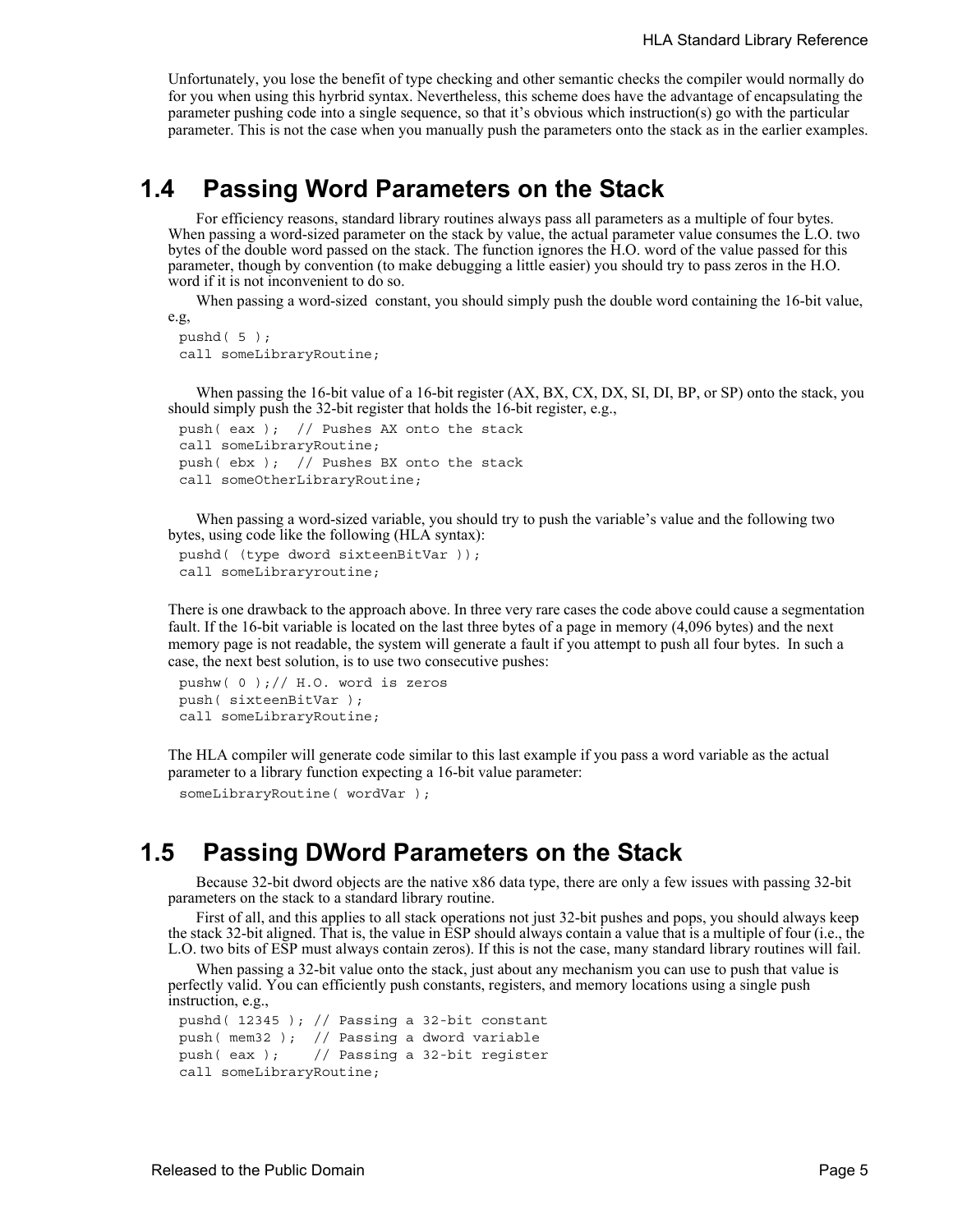#### HLA Standard Library

One type of double word parameter deserves special mention – a reference parameter. Reference parameters pass the address of their object on the stack rather than the value of the object (that is, they pass a pointer to the actual object). HLA actually supports several different reference parameter types including pass by reference (VAR) parameters, pass by result (RESULT) parameters, and pass by value/returned (VALRES) parameters. Of these three parameter types, the standard library only uses the VAR (pass by reference) type, though if you ever see a function that uses one of these other parameter mechanisms the calling sequence is exactly the same.

When passing a parameter by reference, you must push the address of the actual parameter (rather than its value) onto the stack. For static objects, you can use the push immediate instruction, e.g., (in HLA syntax):

```
pushd( &staticVar );
call someLibraryRoutine;
```
For automatic variables, or objects whose address is not a simple static offset (e.g., a complex pointer address involving registers and what-not), you'll have to use the LEA instruction to first compute the address and then push that register's value, e.g.,

```
lea( eax, anAutomaticVar ); // Variable allocated on the stack
push( eax );
call someLibraryRoutine;
```
If the variable's address is a simple offset from a single register (such as automatic variables declared in the stack frame and referenced off of the EBP register), you can push the address of the variable by pushing the base register and adding the offset of that variable to the value left on the stack, thusly:

```
push( ebp ); // anAutoVar is found at EPB+@offset(anAutoVar)
add( @offset( anAutoVar ), (type dword [esp]));
call someLibraryRoutine;
```
If the address you want to pass in a reference parameter is a complex address, you'll have to use the LEA instruction to compute that address and push it onto the stack. This, unfortunately, requires a free 32-bit register. If no 32-bit registers are free, you can use code like the following to achieve this:

```
sub( 4, esp );// Reserve space for parameter on stack
push( eax ); // Preserve EAX
lea( eax, [ebp+@offset(autoVar)][ecx*4+3] );
mov( eax, [esp+4] ); // Store in parameter location
pop( eax ); // Restore EAX
call someLibraryRoutine;
```
Of course, it's much nicer to use the HLA high-level syntax for calls like this as the HLA compiler will automatically handle all the messy code generation details for you.

### **1.6 Passing QWord Parameters on the Stack**

Because qword (64-bit) objects are a multiple of 32 bits in size, manually passing qword objects on the stack is very easy. All you need do is push two dword values. Because the stack grows downward in memory and the x86 is a little endian machine, you must push the H.O. dword first and the L.O. dword second.

If the qword value is held in a register pair, then push the register containing the H.O. dword first and the L.O. dword second. For example, if EDX:EAX contains the 64-bit value, then you'd push the qword as follows:

```
push( edx ); // Push H.O. dword
push( eax ); // Push L.O. dword
call someLibraryRoutine;
```
If the qword value is held in a qword variable, then you must first push the H.O. dword of that variable followed by the L.O. dword, e.g.,

```
push( (type dword qwordVar[4])); // Push H.O. dword first
push( (type dword qwordVar)); // Push L.O. dword second
call someLibraryRoutine;
```
If the qword value you wish to pass is a constant, then you've got to compute the L.O. and H.O. dword values for that constant and push those. When using HLA, you can use the compile-time computational capabilities of HLA to do this for you, e.g.,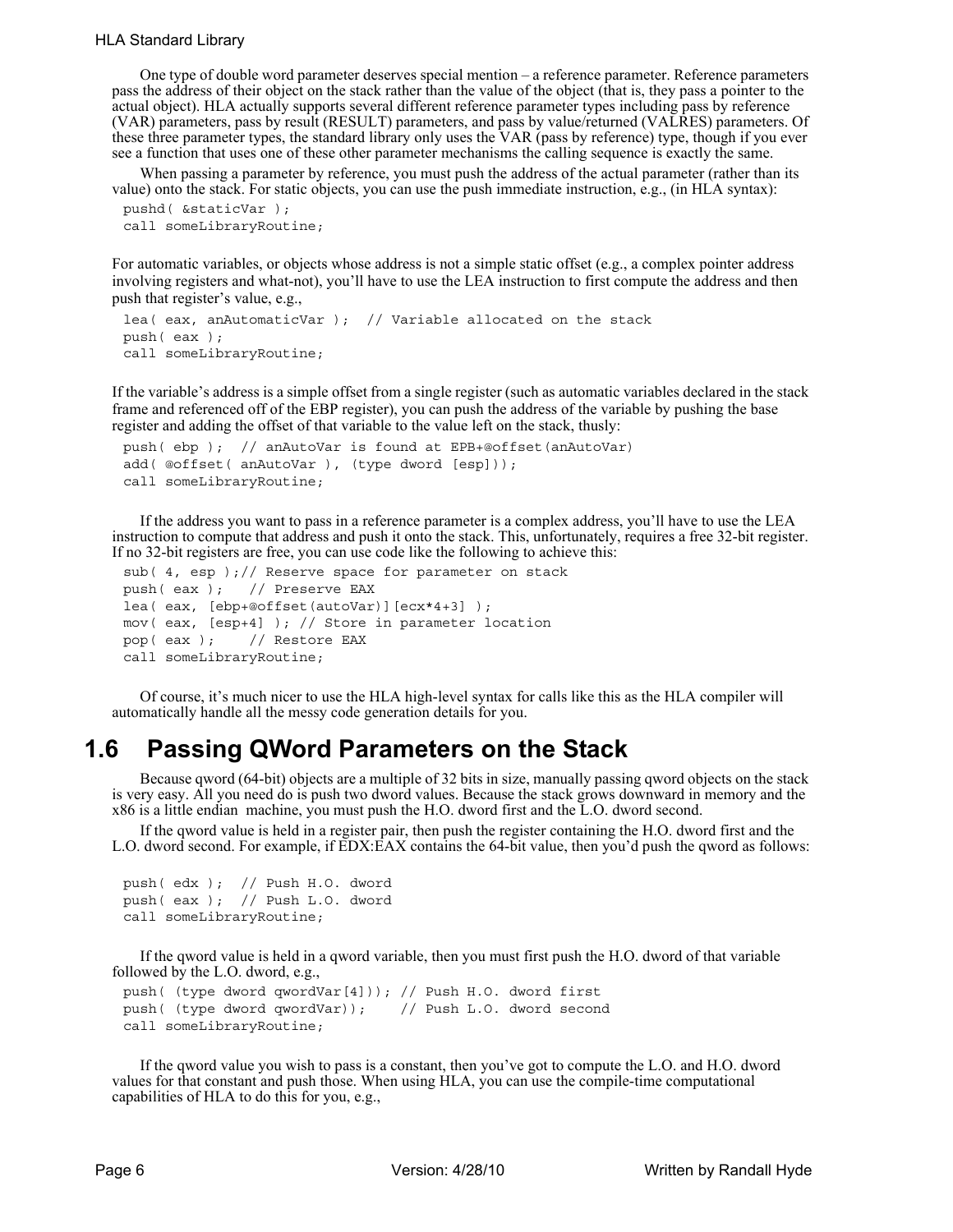```
pushd( ((some64bitConst) >> 32);
pushd( ((some64bitConst) & $FFFF FFFF );
call someLibraryRoutine;
```
If this is something you do frequently, you might want to create a macro to break up the 64-bit value and push it for you.

Of course, you can always use the HLA high-level syntax to pass a 64-bit object to a standard library routine. HLA automatically generates the appropriate code to pass the qword object as a parameter on the stack.

## **1.7 Passing TByte Parameters on the Stack**

For efficiency reasons, standard library routines always pass all parameters as a multiple of four bytes. When passing a tbyte-sized parameter on the stack by value, the actual parameter value consumes the L.O. ten bytes of the three double words passed on the stack. The function ignores the H.O. word of the value passed for this parameter, though by convention (to make debugging a little easier) you should try to pass zeros in the H.O. word if it is not inconvenient to do so.

The following code demonstrates how to pass a ten-byte object to a standard library routine:

```
pushw( 0 ); // Dummy H.O. word of zero
push( (type word tbyteVar[8])); // Push H.O. byte of tbyte object
push( (type dword tbyteVar[4])); // Push bytes 4-7 of tbyte object
push( (type dword tbyteVar[0])); // Push L.O. dword of tbyte object
call someLibraryRoutine;
```
If your tbyte object is not at the very end of allocated memory, you could probably combine the first two instructions in this sequence to produce the following (slightly more efficient) code:

push( (type dword tbyteVar[8])); // Pushes two extra bytes.

This pushes the two bytes beyond tbyteVar onto the stack, but presumably the function will ignore all bytes beyond the tenth byte passed on the stack, so the actual values in those H.O. two bytes are irrelevant. Note the earlier discussion (in the section on pushing byte parameters) about the rare possibility of a memory access error when using this trick.

Of course, you can always use the HLA high-level syntax to pass an 80-bit object to a standard library routine. HLA automatically generates the appropriate code to pass the tbyte object as a parameter on the stack.

### **1.8 Passing LWord Parameters on the Stack**

Because lword (128-bit) objects are a multiple of 32 bits in size, manually passing lword objects on the stack is very easy. All you need do is push four dword values. Because the stack grows downward in memory and the x86 is a little endian machine, you must push the H.O. dword first and the L.O. dword last.

If the lword value is held in an lword variable, then you must first push the H.O. dword of that variable followed by the lower-order dwords, down to the L.O. dword, e.g.,

```
push( (type dword qwordVar[12])); // Push H.O. dword first
push( (type dword qwordVar[8])); // Push bytes 8-11 second
push( (type dword qwordVar[4])); // Push bytes 4-7 third
push( (type dword qwordVar)); // Push L.O. dword last
call someLibraryRoutine;
```
If the lword value you wish to pass is a constant, then you've got to compute the four dword values for that constant and push those. When using HLA, you can use the compile-time computational capabilities of HLA to do this for you, e.g.,

```
pushd( ((some128bitConst) >> 96);
pushd( ((some128bitConst) >> 64 & $FFFF FFFF );
pushd( ((some128bitConst) >> 32 & $FFFF FFFF );
pushd( ((some128bitConst) & $FFFF_FFFF );
call someLibraryRoutine;
```